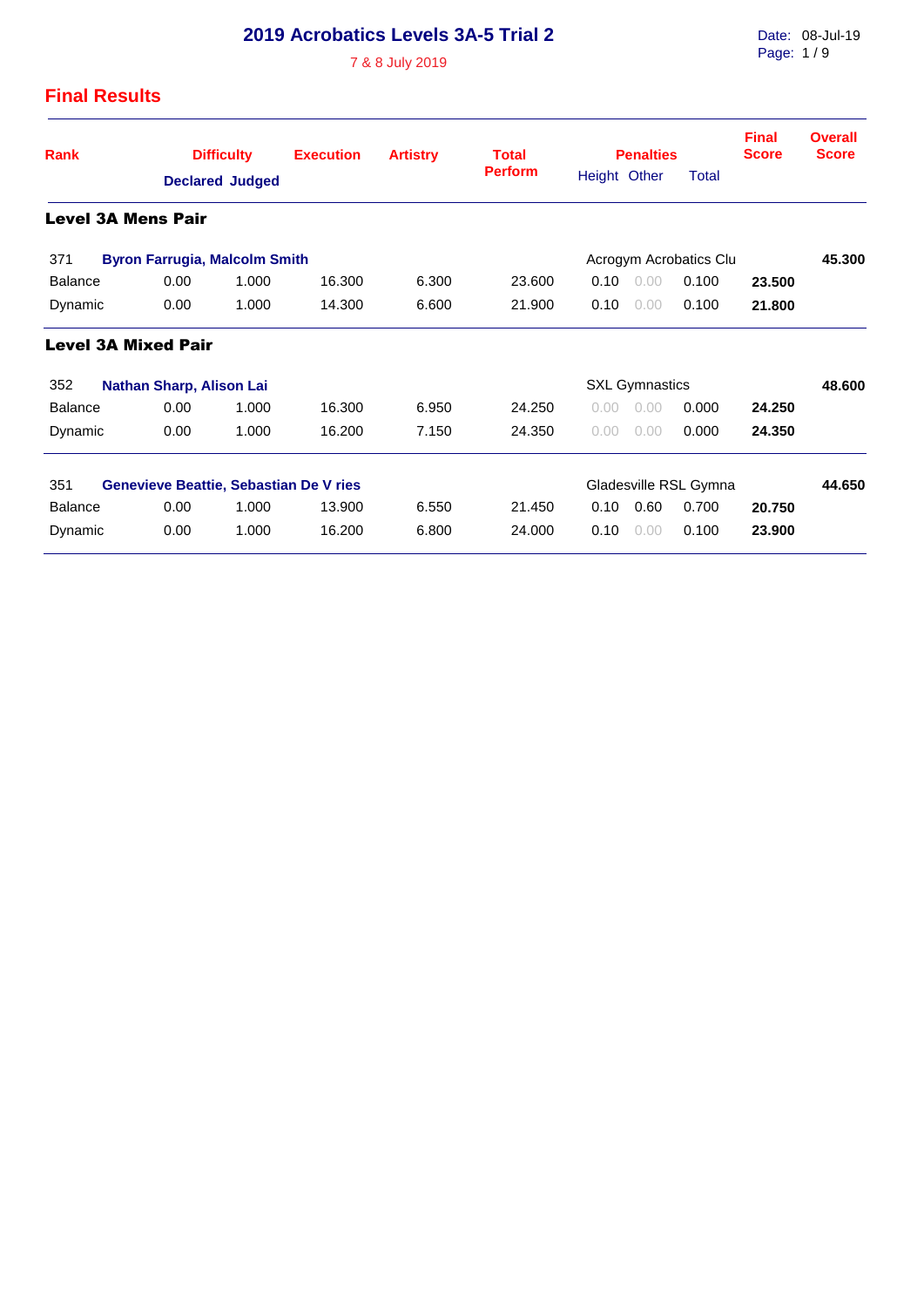# **2019 Acrobatics Levels 3A-5 Trial 2**

7 & 8 July 2019

Date: 08-Jul-19 Page: 2 / 9

### **Final Results**

| <b>Rank</b>                 | <b>Difficulty</b><br><b>Declared Judged</b>                      |       | <b>Execution</b> | <b>Artistry</b> | <b>Total</b><br><b>Perform</b> |              | <b>Penalties</b>      | <b>Final</b><br><b>Score</b> | <b>Overall</b><br><b>Score</b> |        |
|-----------------------------|------------------------------------------------------------------|-------|------------------|-----------------|--------------------------------|--------------|-----------------------|------------------------------|--------------------------------|--------|
|                             |                                                                  |       |                  |                 |                                | Height Other |                       | <b>Total</b>                 |                                |        |
| <b>Level 3A Womens Pair</b> |                                                                  |       |                  |                 |                                |              |                       |                              |                                |        |
| 310                         | Srinidhi Durai, Sahana Srini<br>Sydney Hills Gymnastic           |       |                  |                 |                                |              |                       |                              | 48.100                         |        |
| <b>Balance</b>              | 0.00                                                             | 1.000 | 15.900           | 7.400           | 24.300                         | 0.00         | 0.00                  | 0.000                        | 24.300                         |        |
| Dynamic                     | 0.00                                                             | 1.000 | 15.400           | 7.400           | 23.800                         | 0.00         | 0.00                  | 0.000                        | 23,800                         |        |
| 311                         | Daniela Garske, Charlotte Seeto                                  |       |                  |                 |                                |              | <b>SXL Gymnastics</b> |                              |                                | 46.750 |
| <b>Balance</b>              | 0.00                                                             | 1.000 | 15.900           | 7.050           | 23.950                         | 0.10         | 0.00                  | 0.100                        | 23.850                         |        |
| Dynamic                     | 0.00                                                             | 1.000 | 15.400           | 6.900           | 23.300                         | 0.10         | 0.30                  | 0.400                        | 22.900                         |        |
| 309                         | <b>Sydney Gymnastics Ce</b><br><b>Vielle Marquez, Mia Melgar</b> |       |                  |                 |                                |              |                       |                              |                                | 46.200 |
| <b>Balance</b>              | 0.00                                                             | 1.000 | 15.400           | 6.350           | 22.750                         | 0.00         | 0.30                  | 0.300                        | 22.450                         |        |
| Dynamic                     | 0.00                                                             | 1.000 | 15.500           | 7.250           | 23.750                         | 0.00         | 0.00                  | 0.000                        | 23.750                         |        |
| 304                         | <b>Emily Butcher, Ava Velo</b>                                   |       |                  |                 |                                |              |                       | Gladesville RSL Gymna        |                                | 45.900 |
| <b>Balance</b>              | 0.00                                                             | 1.000 | 14.500           | 6.950           | 22.450                         | 0.00         | 0.00                  | 0.000                        | 22.450                         |        |
| Dynamic                     | 0.00                                                             | 1.000 | 15.700           | 6.750           | 23.450                         | 0.00         | 0.00                  | 0.000                        | 23.450                         |        |
| 301                         | Zara Clarke, Lily Hundleby                                       |       |                  |                 |                                | A.A.G.I.     |                       |                              |                                | 45.650 |
| <b>Balance</b>              | 0.00                                                             | 1.000 | 15.500           | 6.550           | 23.050                         | 0.00         | 0.00                  | 0.000                        | 23.050                         |        |
| Dynamic                     | 0.00                                                             | 1.000 | 14.900           | 6.700           | 22.600                         | 0.00         | 0.00                  | 0.000                        | 22.600                         |        |
| 302                         | Jemima Johnston, Ashleigh Mortlock                               |       |                  |                 |                                | A.A.G.I.     |                       |                              |                                | 41.700 |
| <b>Balance</b>              | 0.00                                                             | 1.000 | 12.500           | 6.150           | 19.650                         | 0.00         | 0.00                  | 0.000                        | 19.650                         |        |
| Dynamic                     | 0.00                                                             | 1.000 | 14.200           | 6.850           | 22.050                         | 0.00         | 0.00                  | 0.000                        | 22.050                         |        |
| 305                         | <b>Chloe Williams, Summer Cossettini</b>                         |       |                  |                 |                                |              |                       | Gladesville RSL Gymna        |                                | 36.750 |
| <b>Balance</b>              | 0.00                                                             | 1.000 | 12.000           | 6.350           | 19.350                         | 0.00         | 0.00                  | 0.000                        | 19.350                         |        |
| Dynamic                     | 0.00                                                             | 0.800 | 12.200           | 6.400           | 19.400                         | 0.00         | 2.00                  | 2.000                        | 17.400                         |        |